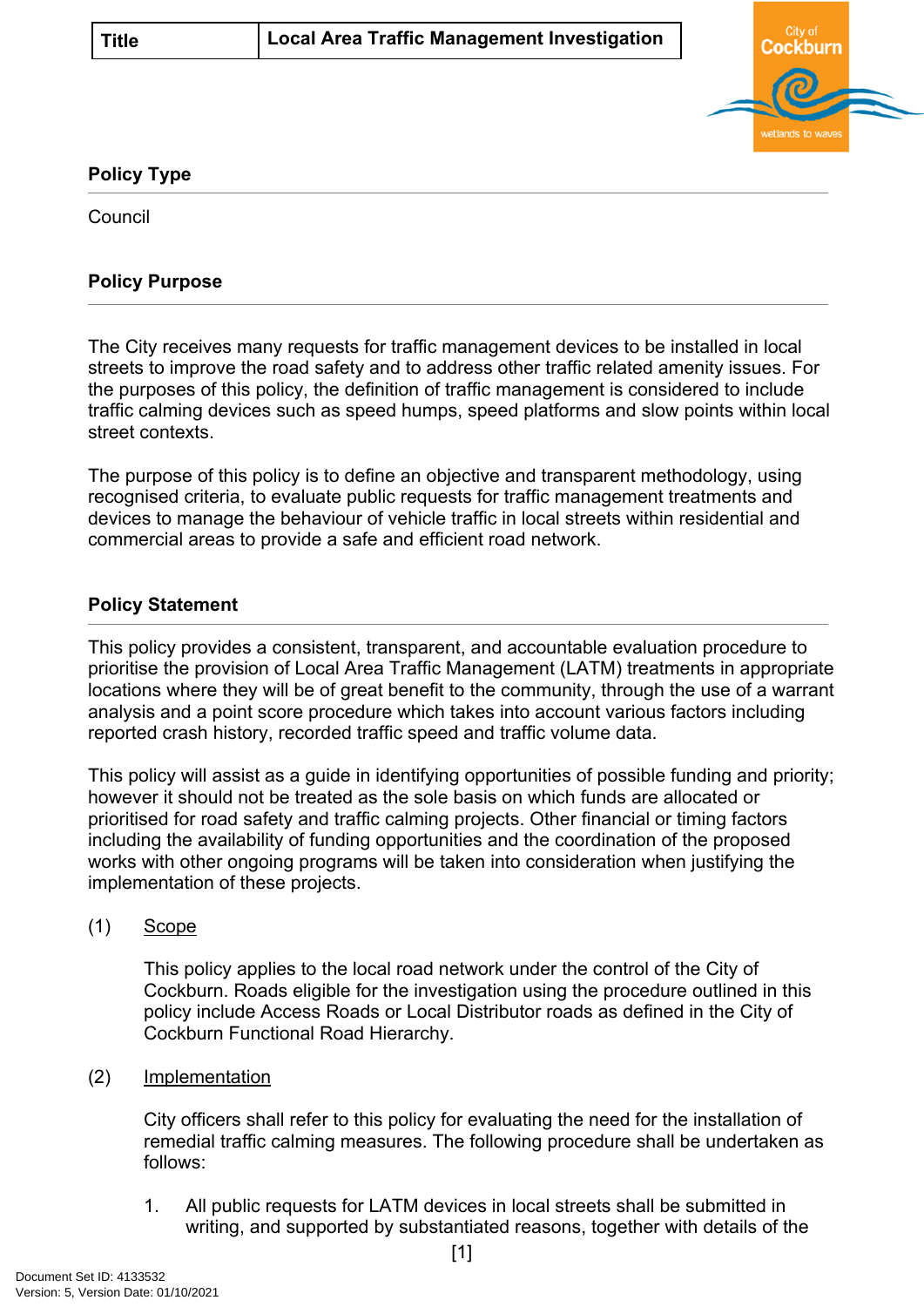

name of the street, the suggested location of the device (if any), and the name and address of the person or persons lodging the request.

- 2. The assessment of traffic calming using this procedure will be limited to "Local Distributor" or "Access" type roads either at intersections or along lengths of less than 500 metres of these road classes.
- 3. It is not the intention of this policy to include the assessment of road sections or major intersections within Primary or District Distributor (A, B) corridors, as these generally operate at higher speeds and will carry higher traffic volumes, and so LATM devices will adversely affect their operations.
- 4. The Traffic and Transport Team officers shall provide the applicant(s) with an initial response acknowledging the request and an interim advice (if possible) on an anticipated final reply date.
- 5. The level of investigation will be guided through the following criteria outlined in Table 1, noting that this criteria is in line with Austroads Guide to Traffic Management Part 8: Local Area Traffic Management (2016) and is being used increasingly by Local Government authorities nationally.

| Investigation level                 | Criteria                                         |
|-------------------------------------|--------------------------------------------------|
| Level 1 - No investigation          | The road has been investigated within the        |
|                                     | last 5 years; or                                 |
|                                     | The road is a cul-de-sac or road with no         |
|                                     | straight section greater than 100 metres; or     |
|                                     | Land development in the traffic catchment is     |
|                                     | not substantially complete (90% residential      |
|                                     | occupancy); or                                   |
|                                     | The road is classified as a District Distributor |
|                                     | road                                             |
| Level 2 - Investigate without the   | Traffic data exists and is less than 2 years     |
| need for new traffic data           | old in areas where changes in land use are       |
|                                     | occurring slowly; or                             |
|                                     | Traffic data exists and is less than 4 years     |
|                                     | old in areas with less than 10% change in        |
|                                     | traffic catchment or traffic generators.         |
| Level 3 - Investigate by collecting | When none of the above criteria apply            |
| new traffic data                    |                                                  |

Table 1: Traffic Management Investigation Levels

- 6. When investigation is justified (i.e. Levels 2 and 3), City officers will evaluate each LATM proposal using the Traffic Management Warrant System (TMWS) outlined in Table 2 below.
- 7. Reported crash data for the previous 5 years shall be obtained from Main Roads WA. Traffic speed and volume data shall be sourced from the City of Cockburn internal traffic database.
- 8. As indicated in Table 1, in the event that traffic data is not available or more than 2 years old along the section of concern, the Traffic and Transport Team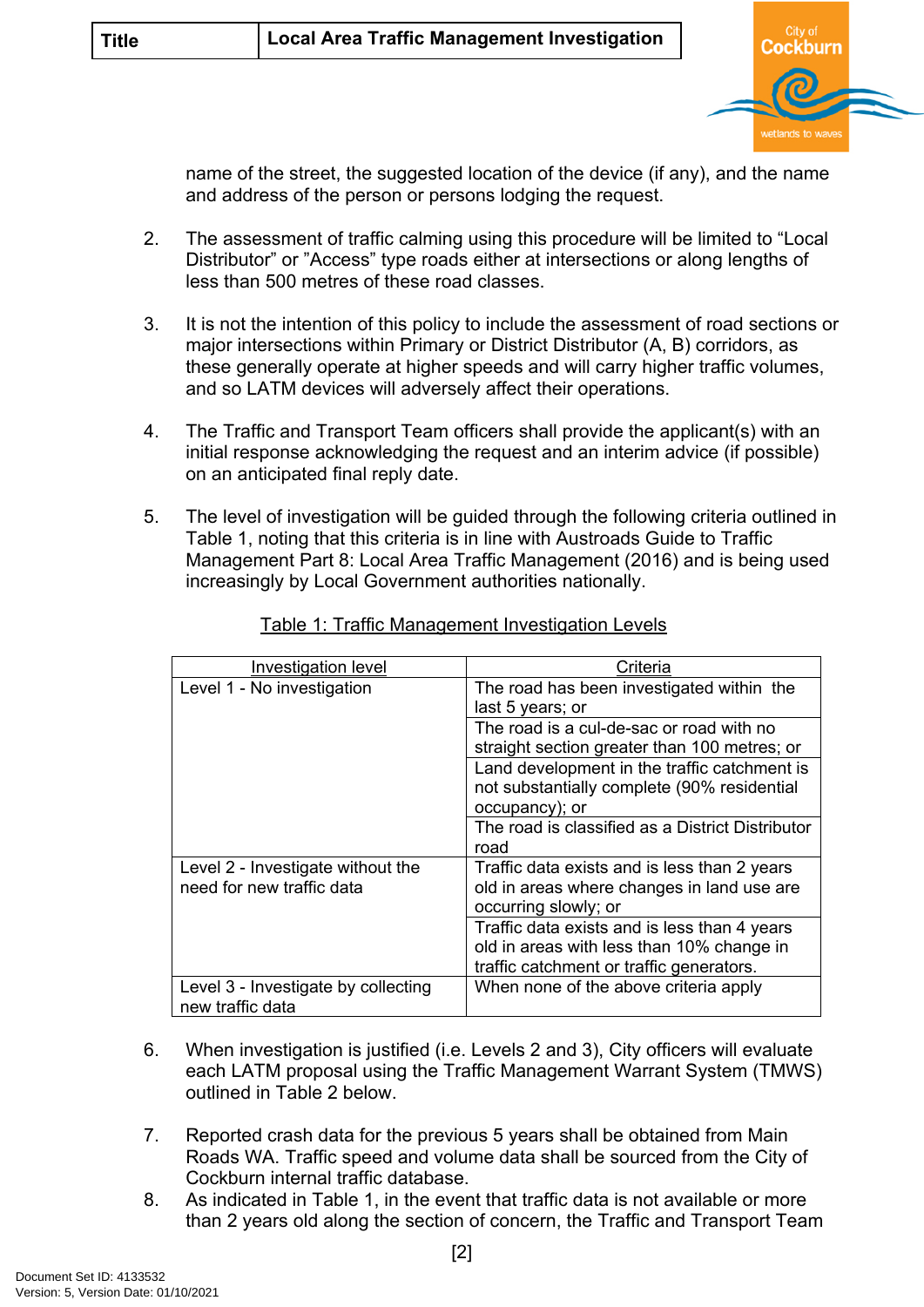

will commission the collection of this data for a period of approximately one week if existing data is not available or more than 2 years old).

9. The Traffic and Transport Team officers will undertake a site inspection to confirm their understanding of the local area and generally observe traffic conditions and vehicle movements and operations in the vicinity of the subject site.

|                                      |               | <b>Point Scores for Each Parameter</b> |                          |
|--------------------------------------|---------------|----------------------------------------|--------------------------|
| <b>Traffic Parameter</b>             | Range/Item    | <b>Local Road</b>                      | <b>Local Distributor</b> |
| <b>Traffic Speed as</b><br>1         | < 50          | $\mathbf 0$                            | 0                        |
| 85 <sup>th</sup> percentile in       | $50 - 53$     | $\overline{2}$                         | $\overline{2}$           |
| 50km/hr zone                         | $54 - 57$     | 5                                      | 5                        |
|                                      | $58 - 61$     | 10                                     | 10                       |
|                                      | $62 - 65$     | 15                                     | 15                       |
|                                      | $66 - 68$     | 25                                     | 25                       |
|                                      | $69 - 72$     | 40                                     | 40                       |
|                                      | $73 - 76$     | 65                                     | 65                       |
| $\overline{2}$<br>Traffic volumes in | $1000 - 1499$ | 4                                      | 0                        |
| vehicles per day                     | $1500 - 1999$ | $\overline{7}$                         | 0                        |
| (Average Weekday<br>traffic flow)    | $2000 - 2499$ | 10                                     | 0                        |
|                                      | $2500 - 2999$ | 14                                     | 0                        |
|                                      | $3000 - 3999$ | 18                                     | 4                        |
|                                      | $4000 - 4999$ | 24                                     | $\overline{7}$           |
|                                      | $5000 - 5999$ | 30                                     | 12                       |
|                                      | $\geq 6000$   | $39 + 9$ per 1000                      | $18 + 7$ per<br>1000     |
| 3.1 Crash data1                      | 1 fatal       | $\overline{4}$                         | 4                        |
| $(5 \text{ years} - \text{Fatal})$   | 2 fatal       | 20                                     | 20                       |
|                                      | 3 fatal       | 45                                     | 45                       |
|                                      | more than 3   | $45 + 25$ per fatal                    | $45 + 25$ per<br>fatal   |
| 3.2 Crash data <sup>1</sup>          | 1 injury      | 3                                      | 3                        |
| $(5 \text{ years} - \text{Injury})$  | 2 injuries    | 12                                     | 12                       |
|                                      | 3 injuries    | 27                                     | 27                       |
|                                      | more than 3   | $27 + 15$ per                          | $27 + 15$ per            |
|                                      |               | injury                                 | injury                   |
| 3.3 Crash data <sup>1</sup>          | 1 non injury  | $\overline{2}$                         | $\overline{2}$           |

| Table 2: TMWS Criteria and Weightings |  |  |  |
|---------------------------------------|--|--|--|
|                                       |  |  |  |

<sup>1</sup> Crash reduction factor to account for higher traffic volumes applies.

Traffic volume factor

| $0 - 1000$    | 1.0 |
|---------------|-----|
| $1000 - 2000$ | 0.9 |
| $2000 - 3000$ | 0.8 |
| $3000 - 4000$ | 0.7 |
| $4000 - 5000$ | 0.6 |
| over 5000     | ი 5 |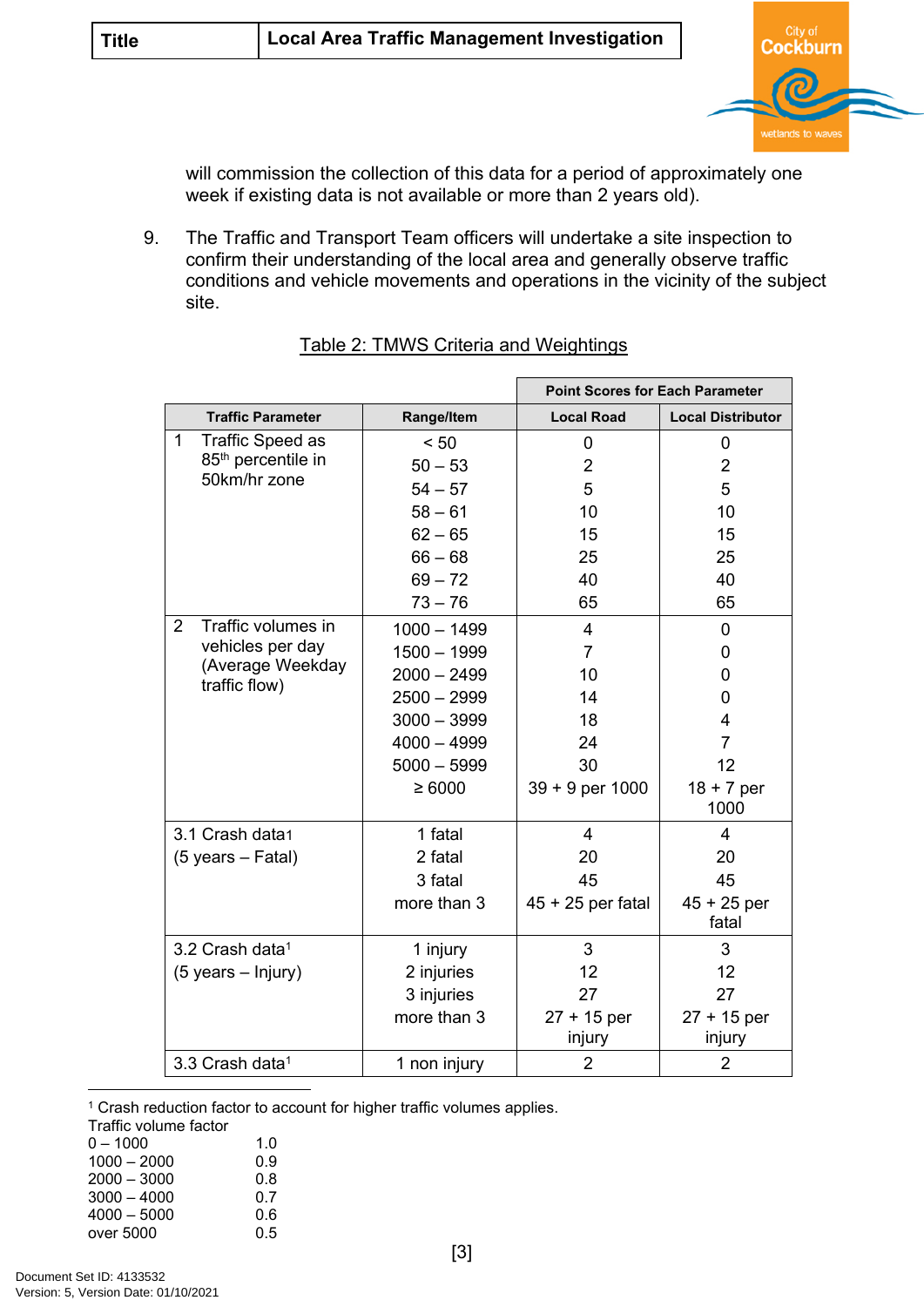

|                                             |                         | <b>Point Scores for Each Parameter</b> |                          |  |
|---------------------------------------------|-------------------------|----------------------------------------|--------------------------|--|
| <b>Traffic Parameter</b>                    | Range/Item              | <b>Local Road</b>                      | <b>Local Distributor</b> |  |
| (5 years – non injury)                      | 2 non injuries          | 6                                      | 6                        |  |
|                                             | 3 non injuries          | 11                                     | 11                       |  |
|                                             | more than 3             | $11 + 5$ per non                       | $11 + 5$ per non         |  |
|                                             |                         | injury                                 | injury                   |  |
| 4.1 Road design and                         | $< 50$ km/h             | $\overline{2}$                         | 2                        |  |
| topography                                  | 50-60 km/h              | 6                                      | 6                        |  |
| Restricted sight crest<br>curve             | $>60$ km/h              | 18                                     | 18                       |  |
| 4.2 Road design and                         | $< 50$ km/h             | $\overline{2}$                         | $\overline{2}$           |  |
| topography                                  | 50-60 km/h              | 6                                      | 6                        |  |
| <b>Restricted sight</b><br>horizontal curve | $>60$ km/h              | 18                                     | 18                       |  |
| 4.3 Road design and                         | $< 50$ km/h             | 0                                      | 0                        |  |
| topography                                  | 50-60 km/h              | $\overline{2}$                         | $\overline{2}$           |  |
| Bends with unrestricted<br>sight            | > 60 km/h               | 6                                      | 6                        |  |
| 4.4 Road design and                         | $< 50$ km/h             | $\mathbf{1}$                           | 1                        |  |
| topography                                  | 50-60 km/h              | 4                                      | 4                        |  |
| Steep hill                                  | $>60$ km/h              | 10                                     | 10                       |  |
| 5.1 Vulnerable road                         | < 1000 vehicles         | $\mathbf{1}$                           | $\mathbf{1}$             |  |
| users                                       | $1000 - 2000$ vehs      | 2                                      | $\overline{2}$           |  |
| Major bicycle or                            | 2000 - 3000 vehs        | 4                                      | 4                        |  |
| pedestrian crossing<br>point                | $3000 - 4000$ vehs      | 6                                      | 6                        |  |
|                                             | $4000 - 5000$ vehs      | 8                                      | 8                        |  |
|                                             | > 5000 vehs             | 10                                     | 10                       |  |
| 5.2 Vulnerable road                         | < 1000 vehicles         | 0                                      | 0                        |  |
| users                                       | $1000 - 2000$ vehs      | 1                                      | 1                        |  |
| Important bicycle route                     | 2000 - 3000 vehs        | 2                                      | $\overline{2}$           |  |
|                                             | 3000 - 4000 vehs        | 3                                      | 3                        |  |
|                                             | $4000 - 5000$ vehs      | 4                                      | 4                        |  |
|                                             | > 5000 vehs             | 5                                      | 5                        |  |
| 6.1 Activity Generators                     | $<$ 30 km/h             | 0                                      | 0                        |  |
| College                                     | 30-40 km/h              | 0                                      | 0                        |  |
|                                             | 40-50 km/h              | 4                                      | 4                        |  |
|                                             | 50-60 km/h              | 10                                     | 10                       |  |
|                                             | > 60 km/h               | 12                                     | 12                       |  |
| 6.2 Activity Generators                     | $<$ 30 km/h             | 0                                      | 0                        |  |
| School                                      | 30-40 km/h              | $\overline{2}$                         | 2                        |  |
|                                             | 40-50 km/h              | 4                                      | 4                        |  |
|                                             | 50-60 km/h<br>> 60 km/h | 8<br>10                                | 8<br>10                  |  |
|                                             |                         |                                        |                          |  |
| 6.3 Activity Generators                     | Under 30 km/h           | 0                                      | 0                        |  |
| Retail                                      | 30-40 km/h              | 0                                      | 0                        |  |
|                                             | 40-50 km/h              | 2                                      | 2                        |  |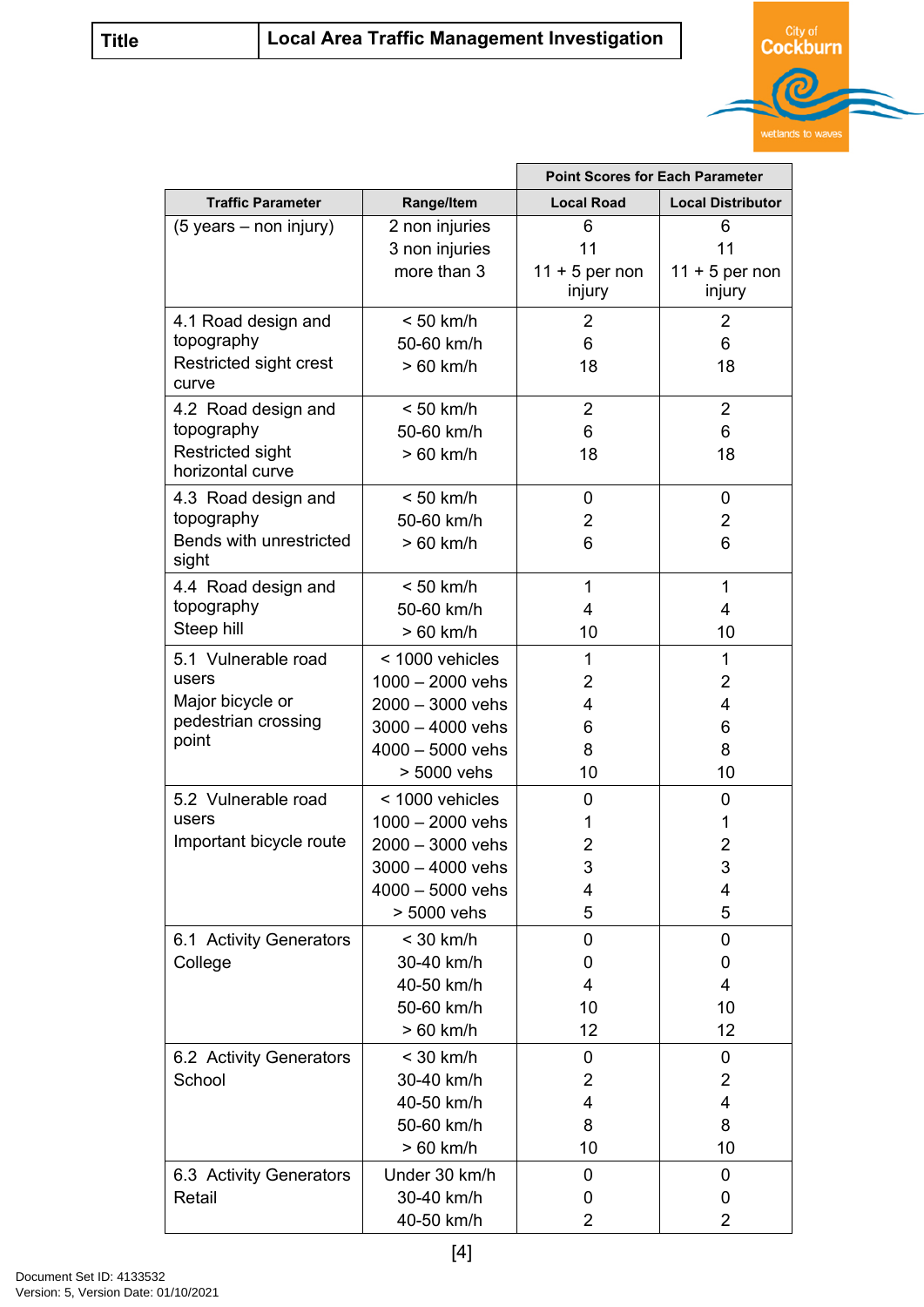

|                          |             | <b>Point Scores for Each Parameter</b> |                          |  |
|--------------------------|-------------|----------------------------------------|--------------------------|--|
| <b>Traffic Parameter</b> | Range/Item  | <b>Local Road</b>                      | <b>Local Distributor</b> |  |
|                          | 50-60 km/h  | 4                                      | 4                        |  |
|                          | $>60$ km/hr | 8                                      | 8                        |  |
| 7.1 Amenity factors      | $< 1\%$     | 0                                      | O                        |  |
| Trucks ( ≥Austroads      | $1 - 2%$    | $\mathcal{P}$                          |                          |  |
| Class $3)$               | $2 - 3%$    | 4                                      |                          |  |
|                          | $3 - 4%$    | 7                                      | 3                        |  |
|                          | $4 - 5%$    | 10                                     | 6                        |  |
|                          | $> 5\%$     | 12                                     | 8                        |  |
|                          |             |                                        |                          |  |
| 7.2 Amenity factors      | $< 10\%$    | 0                                      | 0                        |  |
| Peak hour traffic (Max.  | $10 - 20%$  | 5                                      | 3                        |  |
| peak hour volume as %    | $20 - 40%$  | 15                                     | 10                       |  |
| of total traffic)        | $>40\%$     | 20                                     | 15                       |  |
|                          |             |                                        |                          |  |

10. A score shall then be determined in accordance with the details provided in Table 2, and based on this score the City officers will determine the level of action to be taken and whether or not the proposal can be supported. Table 3 in the next page demonstrates the level of action associated with each score range.

## Table 3: Intervention Warrants

| <b>Decision</b>                                                           | <b>Total Point Score</b> | <b>Recommended Action</b>                                                                                                                 |
|---------------------------------------------------------------------------|--------------------------|-------------------------------------------------------------------------------------------------------------------------------------------|
| Criteria A - Denoted as<br>technical problem site                         | More than 50             | Considered to be a site that has<br>problems.<br>Suitable solutions to be<br>considered for funding and<br>implementation.                |
| Criteria B - Denoted as<br>minor technical problem<br>site                | 30 to 50 points          | Consider low cost non-capital<br>works solutions (e.g. signing<br>and pavement marking) if<br>appropriate.<br>Review again after 2 years. |
| Criteria C - Denoted as<br>a site with low safety<br>and amenity concerns | Under 30 points          | No further action required.                                                                                                               |

11. The investigation outcomes including the level of investigation, and the recommended action is to be reported to the person initiating the request for LATM treatments.